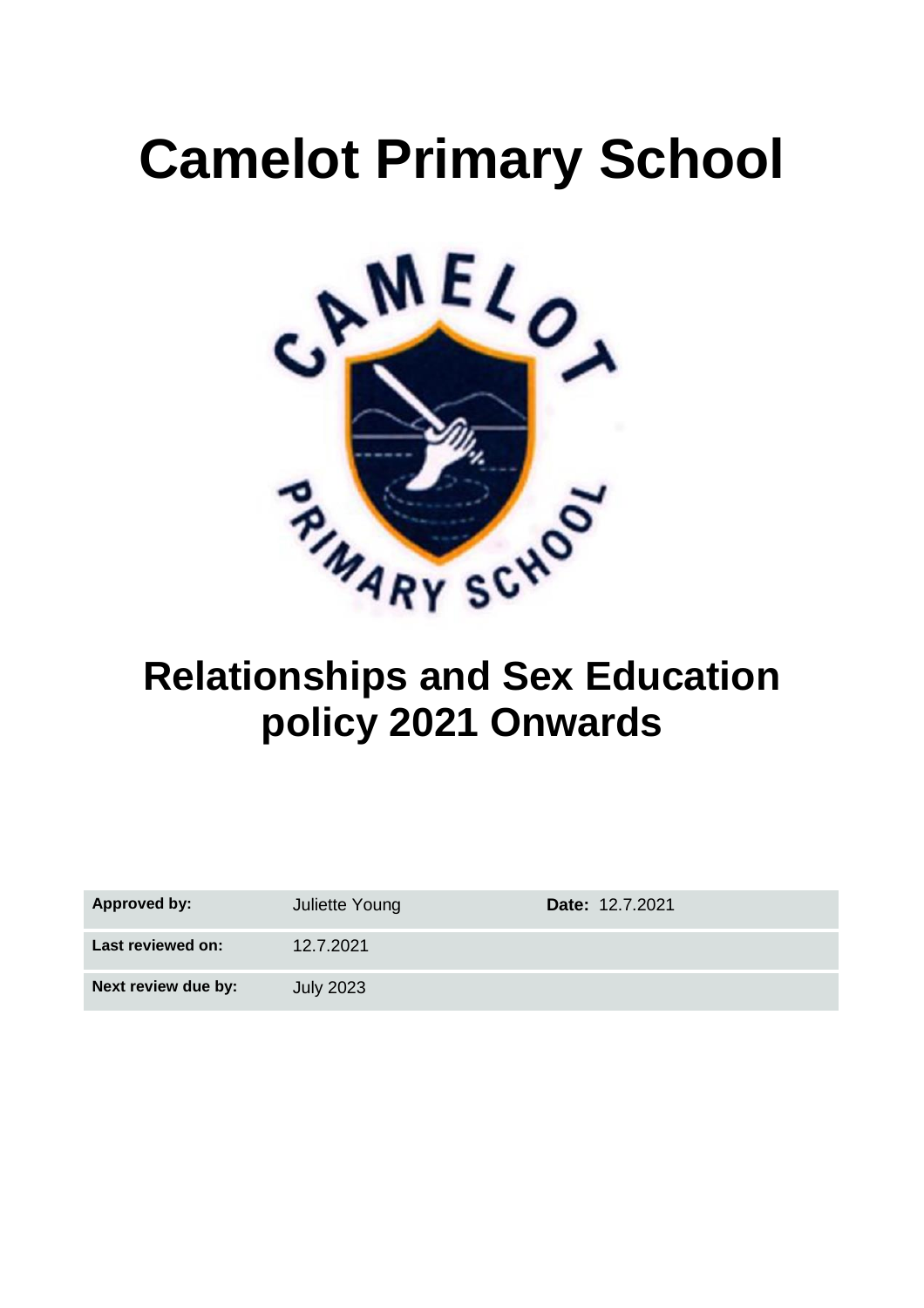# **Contents**

| Appendix 2: By the end of secondary school pupils should know  Error! Bookmark not defined.     |  |
|-------------------------------------------------------------------------------------------------|--|
| Appendix 3: Parent form: withdrawal from sex education within RSE  Error! Bookmark not defined. |  |

# <span id="page-1-0"></span>**1. Aims**

The aims of relationships and sex education (RSE) at our school are to:

- Provide a framework in which sensitive discussions can take place
- Prepare pupils for puberty, and give them an understanding of sexual development and the importance of health and hygiene
- Help pupils develop feelings of self-respect, confidence and empathy
- Create a positive culture around issues of sexuality and relationships
- > Teach pupils the correct vocabulary to describe themselves and their bodies

# <span id="page-1-1"></span>**2. Statutory requirements**

As a maintained primary school we must provide relationships education to all pupils as per section 34 of the [Children and Social work act 2017.](http://www.legislation.gov.uk/ukpga/2017/16/section/34/enacted)

However, we are not required to provide sex education but we do need to teach the elements of sex education contained in the science curriculum.

In teaching RSE, we must have regard to [guidance](https://www.gov.uk/government/consultations/relationships-and-sex-education-and-health-education) issued by the secretary of state as outlined in section 403 of the [Education Act 1996.](http://www.legislation.gov.uk/ukpga/1996/56/contents)

At Camelot Primary School we teach RSE as set out in this policy.

# <span id="page-1-2"></span>**3. Policy development**

This policy has been developed in consultation with staff (June 2021), pupils (June 2021) and parents (April 2021). The consultation and policy development process involved the following steps:

1. Review – a member of staff or working group pulled together all relevant information including relevant national and local guidance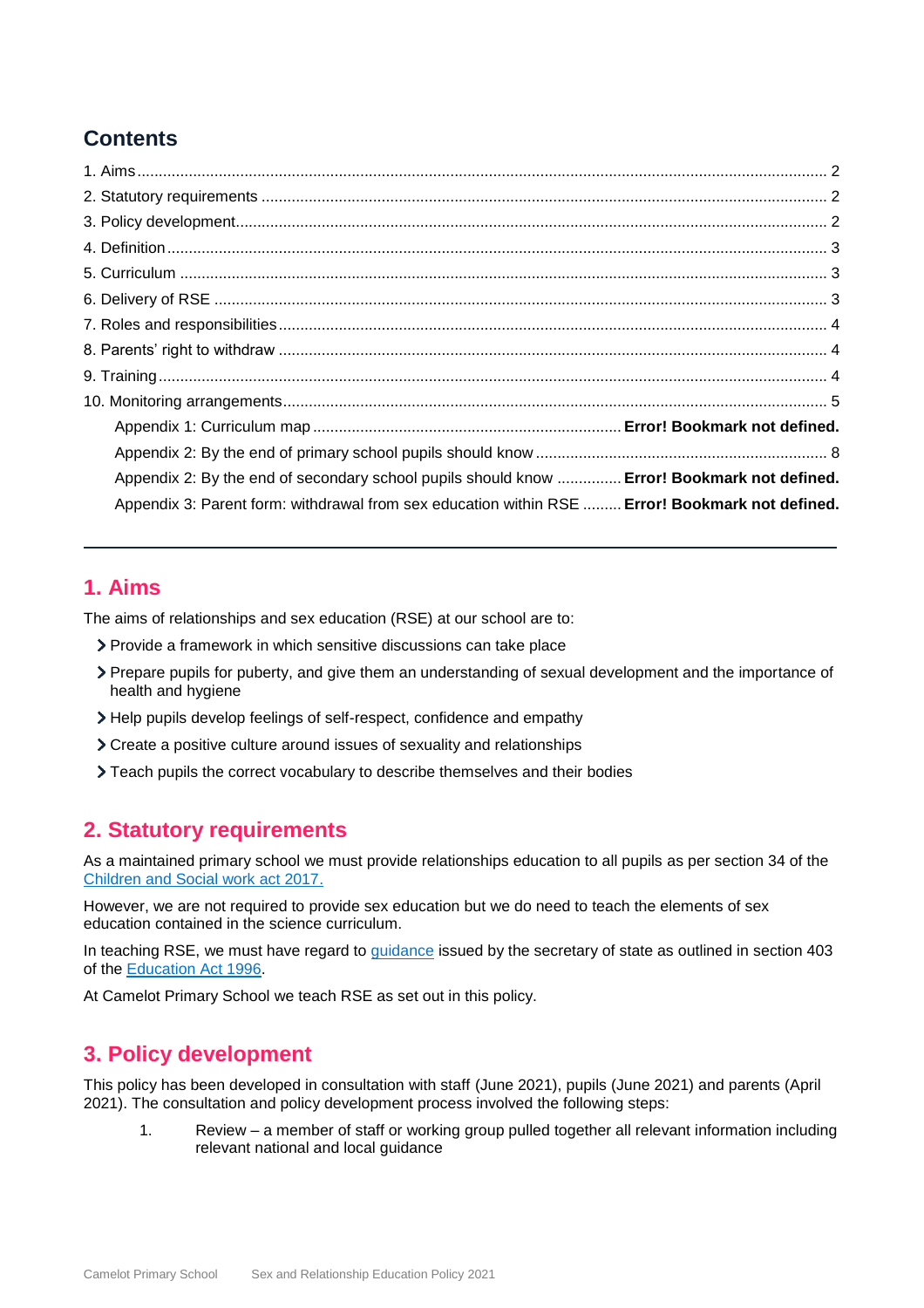- 2. Staff consultation all school staff were given the opportunity to look at the policy and make recommendations
- 3. Parent/stakeholder consultation parents and any interested parties were invited to attend a meeting about the policy
- 4. Pupil consultation we investigated what exactly pupils want from their RSE
- 5. Ratification once amendments were made, the policy was shared with governors and ratified

#### <span id="page-2-0"></span>**4. Definition**

RSE is about the emotional, social and cultural development of pupils, and involves learning about relationships, sexual health, healthy lifestyles, diversity and personal identity.

RSE involves a combination of sharing information, and exploring issues and values.

RSE is not about the promotion of sexual activity.

### <span id="page-2-1"></span>**5. Curriculum**

At Camelot Primary School, we follow the CWP curriculum as recommended by Southwark Local authority.

The curriculum overview is set out as per Appendix 1 but we may need to adapt it as and when necessary for needs of the children.

The CWP curriculum was developed taking into account the age, needs and feelings of pupils. If pupils ask questions outside the scope of this policy, teachers will respond in an appropriate manner so children are fully informed and do not seek answers online.

The CWP is a comprehensive and inclusive resource for teachers and other professionals working in a primary school setting. This fifth edition has been updated to meet the requirements of Statutory Guidance released from the Department for Education on Relationships Education, Relationships and Sex Education (RSE) and Health Education, Regulation 2019 onwards.

All learning is from the objectives in the science curriculum and the Relationship education guidance.

For more information about our curriculum, see our curriculum map in Appendix 1.

## <span id="page-2-2"></span>**6. Delivery of RSE**

RSE is taught within the personal, social, health and economic (PSHE) education curriculum some biological aspects of RSE are taught within the science curriculum and other aspects are included in religious education (RE).

Pupils may also receive stand-alone sex education sessions delivered by a trained health professional. If this occurs parents will be informed. This is non-statutory.

Relationships education focuses on teaching the fundamental building blocks and characteristics of positive relationships including:

- Families and people who care for me
- > Caring friendships
- > Respectful relationships
- > Online relationships
- > Being safe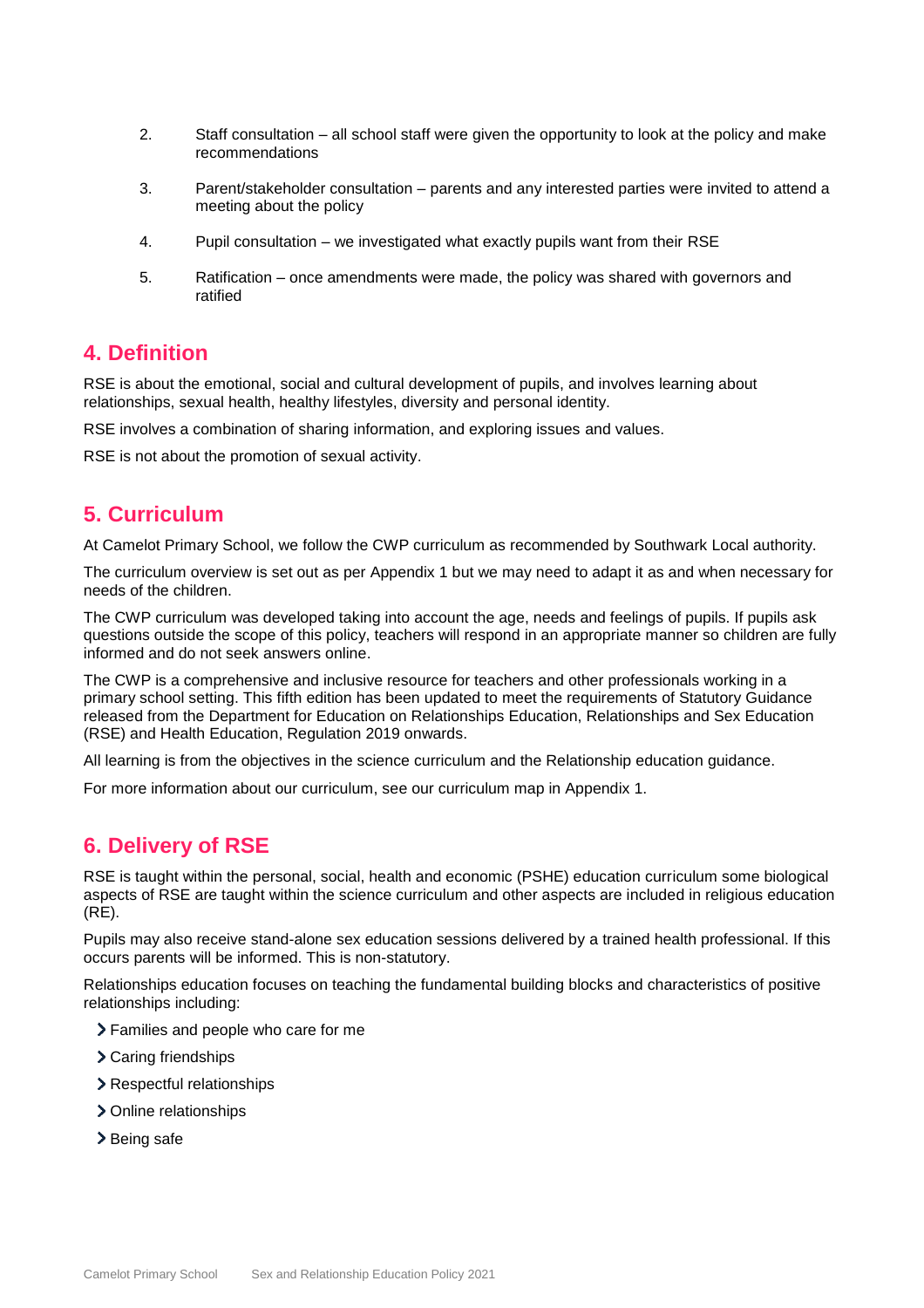These areas of learning are taught within the context of family life, taking care to ensure that there is no stigmatisation of children based on their home circumstances (families can include single parent families, LGBT parents, families headed by grandparents, adoptive parents, foster parents/carers amongst other structures) along with reflecting sensitively that some children may have a different structure of support around them (for example: looked after children or young carers).

# <span id="page-3-0"></span>**7. Roles and responsibilities**

#### **7.1 The governing board**

The governing board will approve the RSE policy, and hold the headteacher to account for its implementation.

#### **7.2 The headteacher**

The headteacher is responsible for ensuring that RSE is taught consistently across the school, and for managing requests to withdraw pupils from [non-statutory/non-science] components of RSE (see section 8).

#### **7.3 Staff**

Staff are responsible for:

- Delivering RSE in a sensitive way
- Modelling positive attitudes to RSE
- Engaging with continuous professional development linked to SRE.
- Responding to the needs of individual pupils

Staff do not have the right to opt out of teaching RSE. Staff who have concerns about teaching RSE are encouraged to discuss this with the head teacher.

All class teachers will teach RSE. The lead teachers for RSE is Madeline Eastwood (Deputy headteacher) and Alice Wilcox (PSHE lead).

#### **7.4 Pupils**

Pupils are expected to engage fully in RSE and, when discussing issues related to RSE, treat others with respect and sensitivity.

### <span id="page-3-1"></span>**8. Parents' right to withdraw**

Parents do not have the right to withdraw their children from relationships education.

Parents have the right to withdraw their children from the [non-statutory/non-science] components of sex education within RSE. However, this is not taught at Camelot Primary school within the classroom and therefore there is no option for parents to withdraw their child. External visitors from trained professionals may deliver this in school. Parents have the right to withdraw their children from these sessions.

All classroom learning comes from statutory relationship education and the statutory science curriculum.

# <span id="page-3-2"></span>**9. Training**

Staff are trained on the delivery of RSE as part of their induction and it is included in our continuing professional development calendar.

The headteacher will also invite visitors from outside the school, such as school nurses or sexual health professionals, to provide support and training to staff teaching RSE.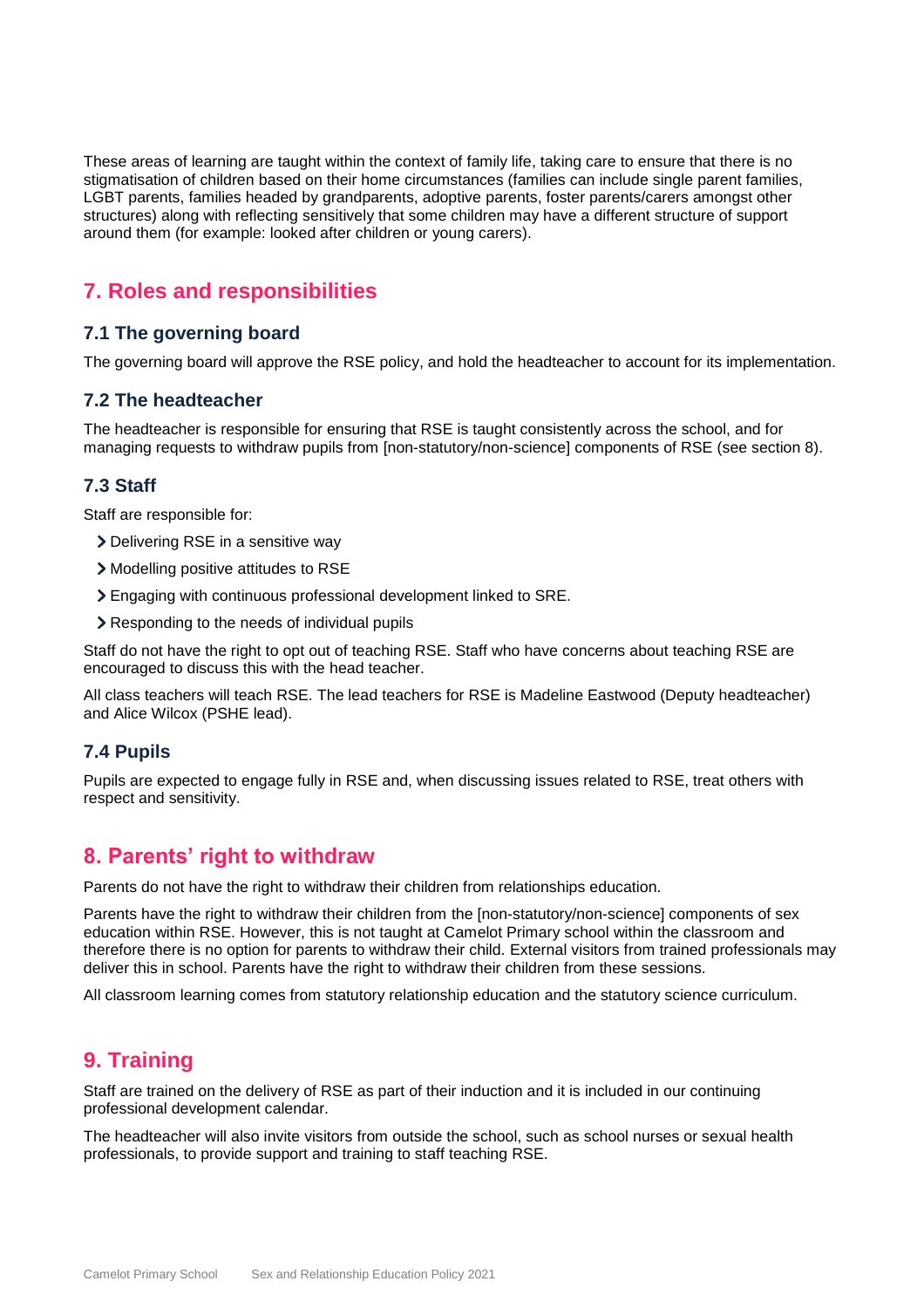# <span id="page-4-0"></span>**10. Monitoring arrangements**

The delivery of RSE is monitored by Madeline Eastwood.

Pupils' development in RSE is monitored by class teachers as part of our internal assessment systems.

This policy will be reviewed by Madeline Eastwood biannually. At every review, the policy will be approved by the governing board the chair of Governors and the head teacher.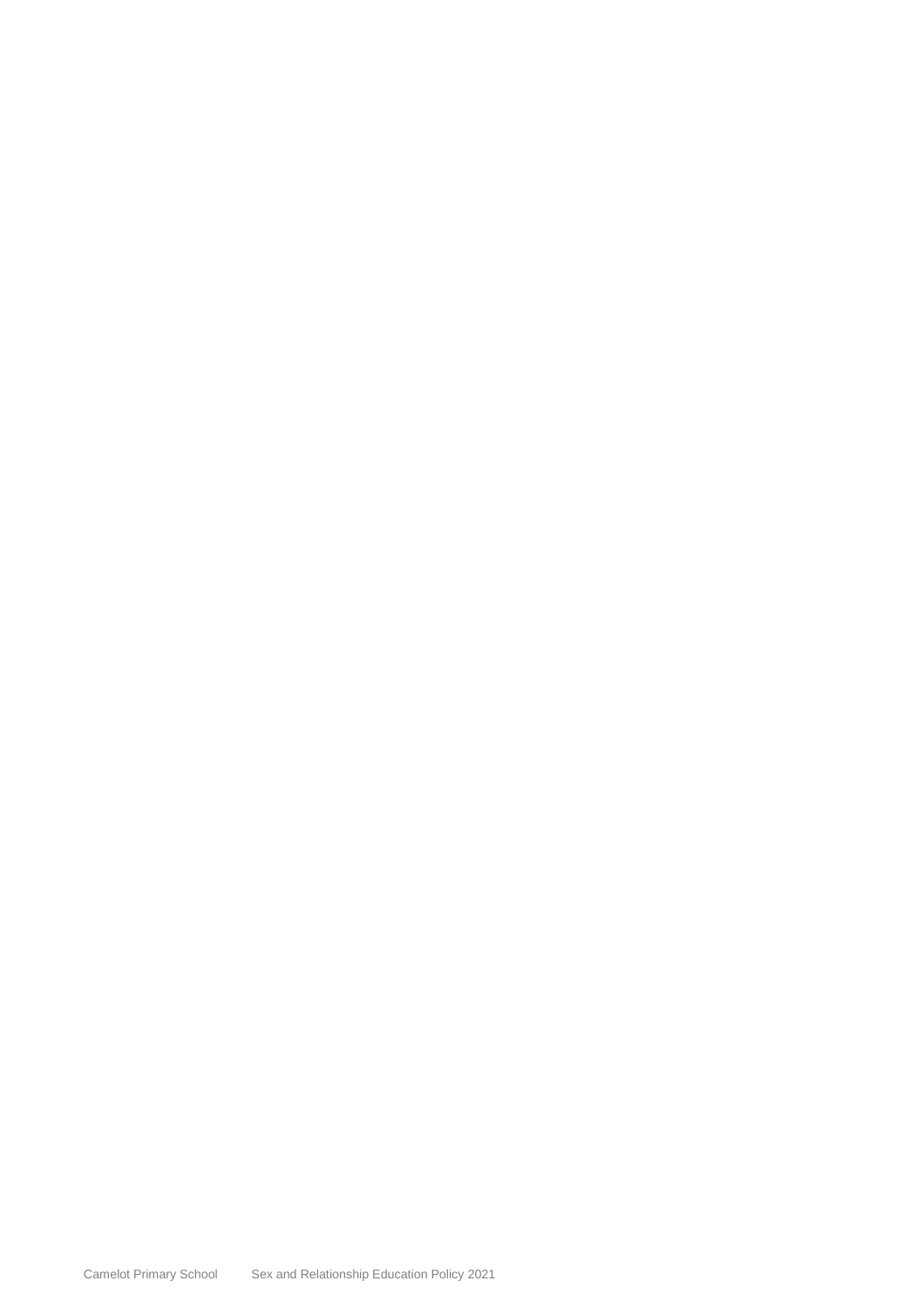| <b>CWP Curriculum Overview</b>                                                                                                                                                                                                               |                                                                                                                                                                                                                                                                                                                                                     | reception<br>year 4                                                                     | year 1<br>year 5 | year 2<br>year 6                                                                                                                   | year 3<br>Additional                                                                                                                                                                 |
|----------------------------------------------------------------------------------------------------------------------------------------------------------------------------------------------------------------------------------------------|-----------------------------------------------------------------------------------------------------------------------------------------------------------------------------------------------------------------------------------------------------------------------------------------------------------------------------------------------------|-----------------------------------------------------------------------------------------|------------------|------------------------------------------------------------------------------------------------------------------------------------|--------------------------------------------------------------------------------------------------------------------------------------------------------------------------------------|
| <b>Reception</b><br><b>Family and Friendship</b><br><b>Lesson 1: Caring Friendships</b><br>Lesson 2: Being Kind<br><b>Lesson 3: Families</b>                                                                                                 | Year 1<br>Year <sub>2</sub><br><b>Differences</b><br><b>Growing and Caring</b><br><b>For Ourselves</b><br><b>Lesson 1: Different Friends</b><br><b>Lesson 1: Differences</b><br><b>Lesson 2: Growing &amp; Changing</b><br><b>Lesson 2: Male &amp; Female Animals</b><br><b>Lesson 3: Families &amp; Care</b><br><b>Lesson 3: Naming Body Parts</b> |                                                                                         |                  |                                                                                                                                    |                                                                                                                                                                                      |
| Year <sub>3</sub><br><b>Valuing Difference</b><br>and Keeping Safe<br><b>Lesson 1: Body Differences</b><br><b>Lesson 2: Personal Space</b><br><b>Lesson 3: Help and Support</b>                                                              | Year <sub>4</sub><br><b>Growing Up</b><br>Lesson 1: Changes<br>Lesson 2: What is Puberty?<br><b>Lesson 3: Healthy Relationships</b>                                                                                                                                                                                                                 |                                                                                         | Year 5           | <b>Puberty</b><br><b>Lesson 1: Talking about Puberty</b><br>Lesson 2: The Reproductive System<br><b>Lesson 3: Help and Support</b> |                                                                                                                                                                                      |
| Year <sub>6</sub><br><b>Puberty, Relationships &amp; Reproduction</b><br>Lesson 1: Puberty & Reproduction<br>Lesson 2: Communication in Relationships<br>Lesson 3: Families, Conception & Pregnancy<br><b>Lesson 4: Online Relationships</b> |                                                                                                                                                                                                                                                                                                                                                     | <b>Additional Folder Year 5/6</b><br>Unit 1: FGM<br><b>Unit 2: Respect and Equality</b> |                  |                                                                                                                                    | $\begin{array}{c} \begin{array}{c} \mathbf{c} \end{array} \end{array} \begin{bmatrix} \begin{array}{c} \mathbf{w} \end{array} \end{bmatrix} \begin{array}{c} \mathbf{p} \end{array}$ |

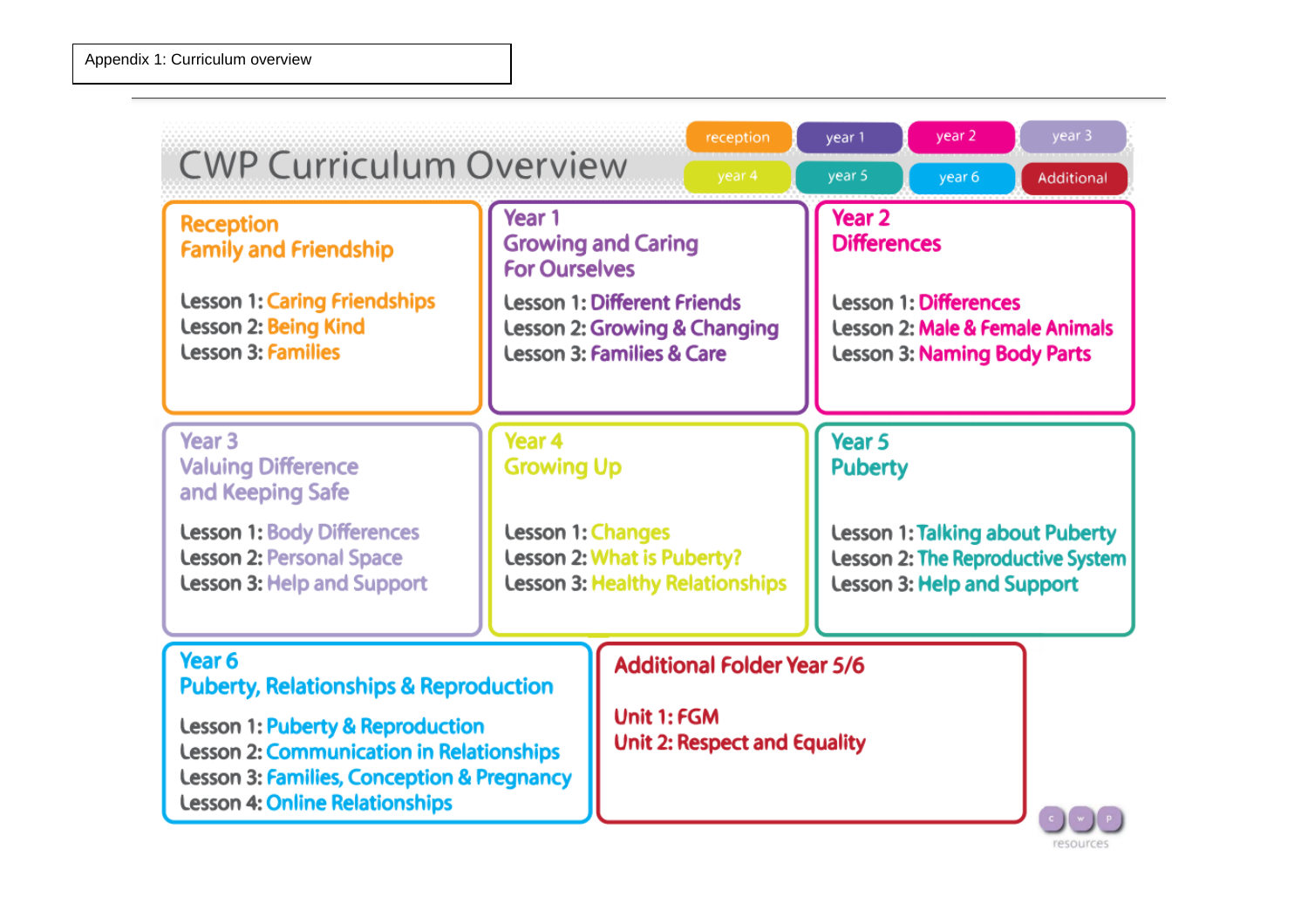**Appendix 2: By the end of primary school pupils should know**

<span id="page-7-0"></span>

| TOPIC                                       | PUPILS SHOULD KNOW                                                                                                                                                                                                                                                                                                                                                                                                                                                                                                                                                                                                                                                                                                                                                                                                                                                                                                                                                                                                                                              |
|---------------------------------------------|-----------------------------------------------------------------------------------------------------------------------------------------------------------------------------------------------------------------------------------------------------------------------------------------------------------------------------------------------------------------------------------------------------------------------------------------------------------------------------------------------------------------------------------------------------------------------------------------------------------------------------------------------------------------------------------------------------------------------------------------------------------------------------------------------------------------------------------------------------------------------------------------------------------------------------------------------------------------------------------------------------------------------------------------------------------------|
| Families and<br>people who care<br>about me | That families are important for children growing up because they can give love, security and stability<br>The characteristics of healthy family life, commitment to each other, including in times of difficulty, protection and care for children<br>and other family members, the importance of spending time together and sharing each other's lives<br>That others' families, either in school or in the wider world, sometimes look different from their family, but that they should respect<br>those differences and know that other children's families are also characterised by love and care<br>That stable, caring relationships, which may be of different types, are at the heart of happy families, and are important for children's<br>security as they grow up<br>That marriage represents a formal and legally recognised commitment of two people to each other which is intended to be lifelong<br>How to recognise if family relationships are making them feel unhappy or unsafe, and how to seek help or advice from others if<br>needed |
| Caring<br>friendships                       | How important friendships are in making us feel happy and secure, and how people choose and make friends<br>The characteristics of friendships, including mutual respect, truthfulness, trustworthiness, loyalty, kindness, generosity, trust, sharing<br>interests and experiences and support with problems and difficulties<br>That healthy friendships are positive and welcoming towards others, and do not make others feel lonely or excluded<br>That most friendships have ups and downs, and that these can often be worked through so that the friendship is repaired or even<br>strengthened, and that resorting to violence is never right<br>How to recognise who to trust and who not to trust, how to judge when a friendship is making them feel unhappy or uncomfortable,<br>managing conflict, how to manage these situations and how to seek help or advice from others, if needed                                                                                                                                                           |